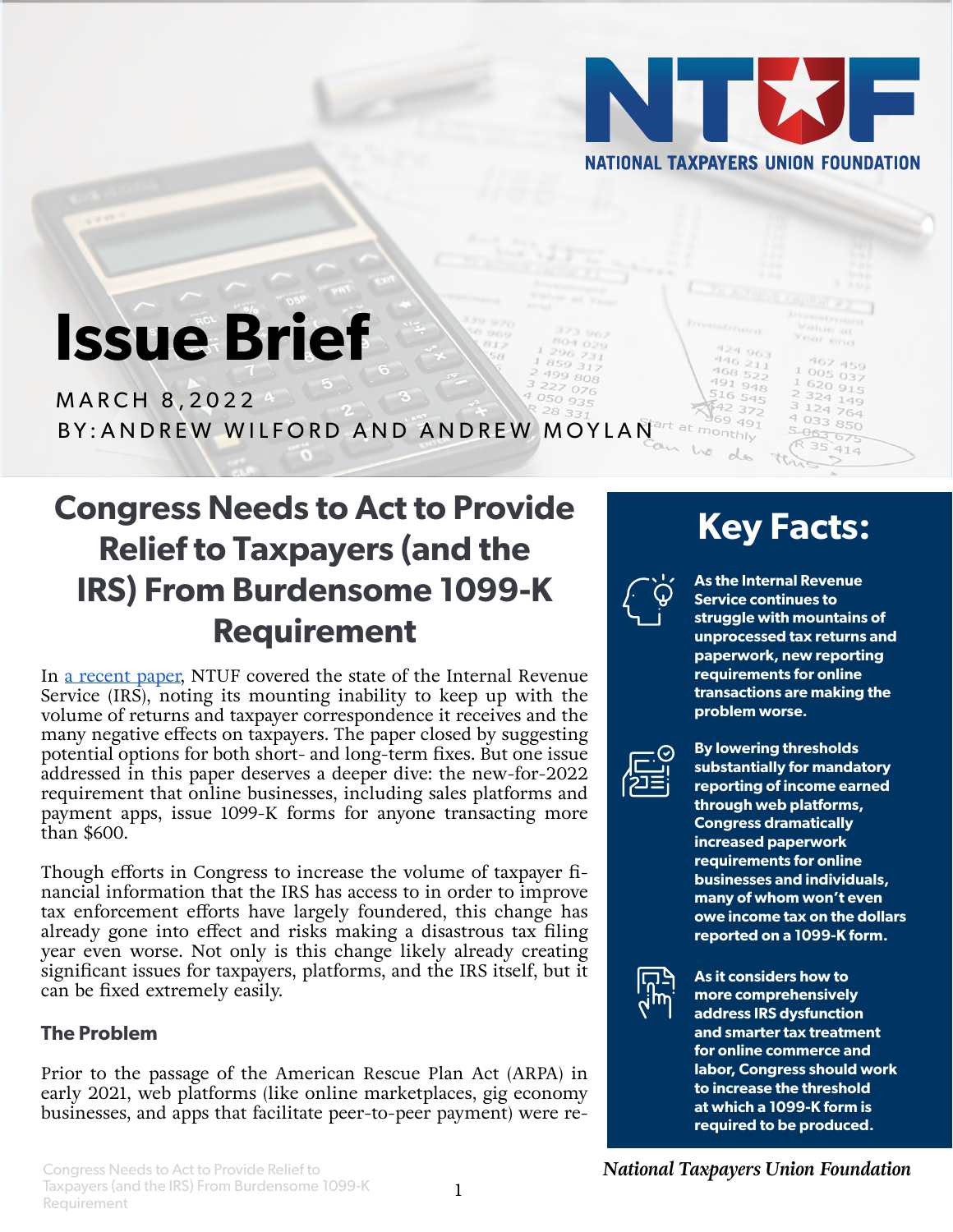quired to issue a Form 1099-K to taxpayers only if they had more than 200 such transactions and exceeded \$20,000 in gross income. This paperwork requirement exists so that non-wage income doesn't escape completely reporting regimes that the IRS uses to ensure compliance, and also to help taxpayers fully understand their non-wage income for tax filing season.

A 200 transaction/\$20,000 safe harbor helped to prevent the generation of unnecessary Form 1099-Ks. After all, if no safe harbor existed, online businesses and taxpayers alike would be awash in tax forms reporting details of the millions of web transactions that take place every day.

Unfortunately, a provision included in ARPA took what was previously a significant threshold that exempted nearly all casual online exchange and replaced it with a new one requiring the issuance of a 1099- K form for anyone receiving more than \$600. Starting at the beginning this year, online platforms must issue 1099-K forms at the much lower level, which is likely to flood both taxpayers and the IRS itself with paperwork — despite the fact that much of the activity described on the forms won't even yield income tax obligations.

After all, many transactions that take place online are not "business" transactions at all. A great deal of commerce that takes place on web platforms bears more resemblance to a digital garage sale than a professional digital storefront — individuals selling off used personal items not as a business, but as a way to get rid of some unused items and make some money in the process.

Of course, the sale of used personal items is not taxable when it does not exceed the original purchase price. College students selling their textbooks online are almost never going to make a profit doing so yet could easily hit the \$600 threshold from this alone. When they receive a Form 1099-K in the mail, they could easily be misled into thinking that this represents taxable income they must report.

What's more, as NTUF noted in its recent paper, additional paperwork is a real problem for the IRS, particularly when it is paperwork that is unnecessary. As of last month, the IRS has a [backlog of 24 million](https://www.washingtonpost.com/politics/2022/02/11/irs-returns-backlog/) [returns](https://www.washingtonpost.com/politics/2022/02/11/irs-returns-backlog/) that remain unprocessed from last year, on top of returns from *this* year that are still coming in. Added paperwork for the IRS to muddle through is not just a waste, it contributes to the agency's sluggishness in performing its responsibilities.

It's also a problem for platforms that have to generate the additional paperwork. Generating and sending out millions of Form 1099-Ks to taxpayers and the government is a significant administrative burden on web platforms. It requires them to collect sensitive personal information, like Social Security numbers, which they must then secure against leaks and cyberattacks.

#### **The Context**

The change to Form 1099-K was just the beginning of a broad push to crack down on tax non-compliance. Buoyed by ([somewhat fantastical](https://www.ntu.org/foundation/detail/the-tax-gap-no-trillion-dollar-silver-bullet)) claims of a \$1 trillion tax gap, lawmakers and administration officials proposed [huge increases in IRS enforcement funding](https://insidesources.com/bidens-780-billion-tax-enforcement-plan-is-a-mirage/) and extending [vast new enforcement powers to the](https://www.ntu.org/foundation/detail/a-deeper-dive-on-irs-snooping) [IRS](https://www.ntu.org/foundation/detail/a-deeper-dive-on-irs-snooping). The prospect of "free" revenue, without having to raise taxes, was particularly enticing to Democratic lawmakers already planning large infrastructure and social spending bills.

In particular, lawmakers saw the change to Form 1099-K thresholds as a means of ensuring that gig economy income was taxed. After all, by that point, the gig economy was only continuing to grow as the pandemic forced workers out of traditional employment arrangements.

Unfortunately, Form 1099-K involves no context for the income that it reports, and it doesn't just capture gig economy work that does in fact incur income tax obligations. A 1099-K form does not take into account deductible expenses or fees paid to a payment processor. If a gig economy worker reported the income on their Form 1099-K without the associated write-offs, they would end up paying far more tax than they actually owe. A 1099-K issued for sales on an online marketplace, meanwhile, might fool a taxpayer into thinking it represents taxable income even if the sales it covers were all of used items.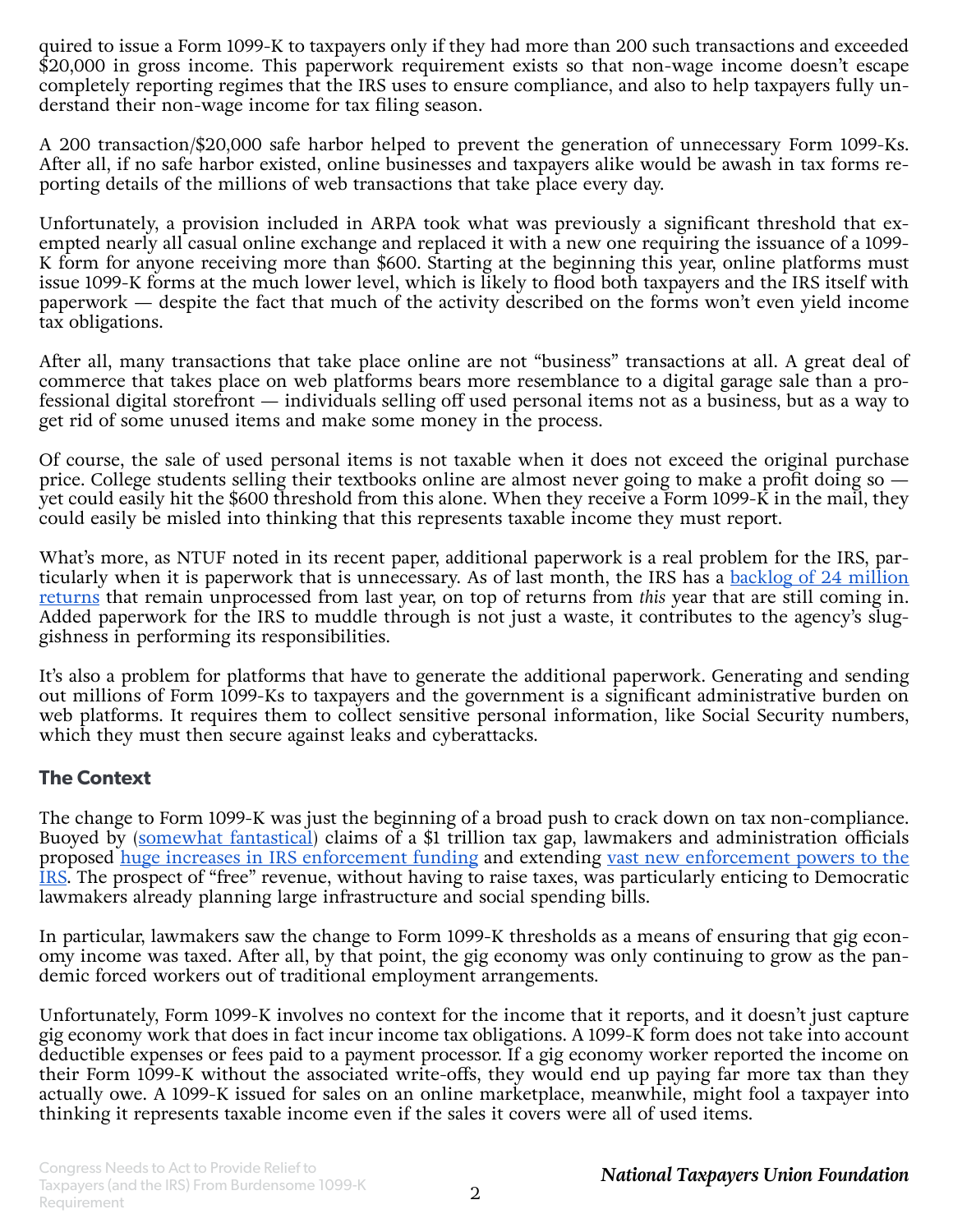This highlights some of the broader challenges with gig economy work and taxation. Those earning income on platforms like Lyft or TaskRabbit may not be accustomed to the record-keeping and paperwork requirements that small business owners and the self-employed know well, leading to confusion at tax time. While reform of the system is desperately needed to modernize tax paperwork and make it easier for people to comply with their obligations, a clumsy reduction of the  $1099\overline{-K}$  threshold that would flood taxpayers and the IRS with paperwork is not a productive step in that direction.

And it wouldn't be the first attempt by Congress to enact a clumsy \$600 threshold. That number in particular has [popped up multiple times now](https://www.ntu.org/foundation/detail/irs-snooping-isnt-the-only-600-threshold-that-makes-no-sense), often to be withdrawn as overly burdensome.

This first happened with the passage of the Affordable Care Act (ACA). The ACA attempted to place the onus on small businesses, requiring them to report all transactions that exceeded \$600 to the IRS. Soon after the requirement was implemented, it was scrapped, with President Obama [conceding](https://www.sba.gov/about-sba/sba-newsroom/press-releases-media-advisories/sba-backs-repeal-burdensome1099-reporting-requirements-small-business-transactions) that the requirement was "too burdensome" and "counterproductive."

More recently, some lawmakers pushed for a change that would require financial institutions of all types to report information to the IRS on all accounts that exceeded \$600 in gross inflows and outflows. In response to criticism that this would create an overly broad dragnet on taxpayer information, the proposed threshold was amended to \$10,000, with payroll deposits and expenses up to the level of payroll income being exempted. Nevertheless, the proposal [remains dangerously broad](https://www.ntu.org/foundation/detail/irs-scrutiny-is-not-only-a-concern-for-tax-evaders), particularly given the IRS's poor recent history of protecting taxpayer data, and rightly has encountered significant skepticism in Congress.

Nevertheless, Congress's aims for IRS reform badly need to shift to fixing the structural shortcomings of the IRS in the taxpayer services department before it considers how best to tackle the tax gap. Until the IRS can process returns and respond to taxpayer and tax professional correspondence in a timely manner, Congress must weigh any proposals to step up IRS enforcement in light of their impact on already shoddy taxpayer services.

#### **The Solution**

The simplest, though not necessarily best, solution would be to revert the change to Form 1099-K thresholds to the pre-ARPA level of \$20,000 and 200 transactions. At least in the short term, until the IRS gets its house in order, this could help to eliminate one pain point for taxpayers and the agency in the midst of an already-painful filing season. After all, the IRS's inability to process paperwork is costing the government money just as it is costing taxpayers — a recent investigation by the Treasury Inspector General for Tax Administration found that the IRS lost \$56 million last year alone entirely from unearned interest because of delays in opening taxpayer mail that contained checks.

Likewise, the threshold could simply be raised to a level sufficient to exempt casual or low-level online activity. Setting the level at, say, \$5,000 would not eliminate the entirety of the paperwork challenges associated with a new 1099-K standard, but it would make significant progress toward that goal while shielding taxpayers, platforms, and the IRS from some of the worst administrative fallout.

When the IRS is in a better position to handle its most basic responsibilities, Congress should pursue more comprehensive reforms. As we covered above, there are two separate issues caught up in the change to Form 1099-K thresholds: unreported taxable income that the IRS should know about, and non-taxable income that the IRS should *not* care about.

Future changes to Form 1099-K must make more of an effort to distinguish between the two. A lower threshold makes some sense for gig economy income that is going unreported, provided it also incorporates some reforms discussed below.

The problem of gig economy workers being subjected to a self-employment tax system they are unfamiliar with is one that could be solved several ways. One would be to create a new employment classification outside the somewhat outdated independent contractor/traditional employee distinction.